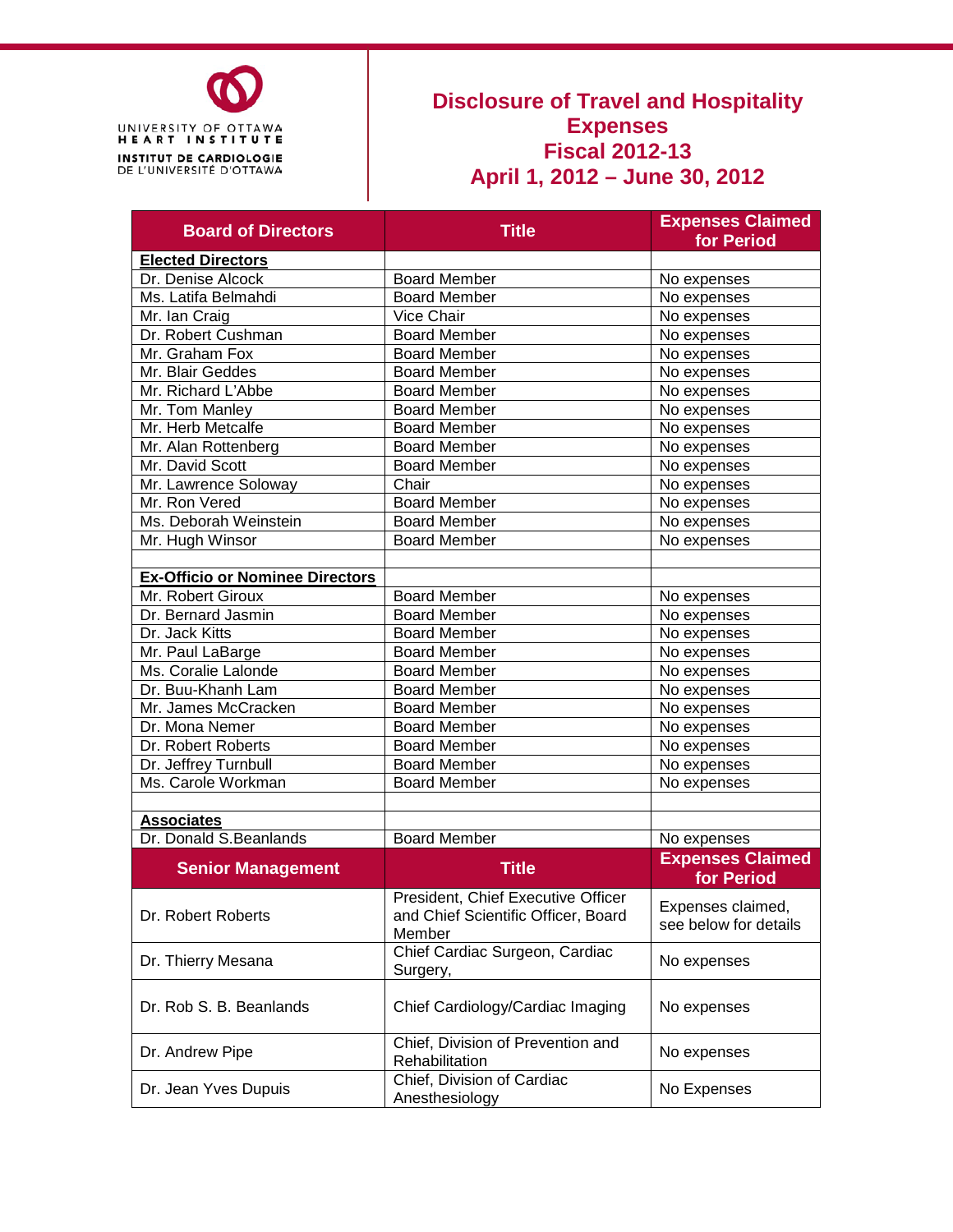| Ms. Hana Pika        | Vice President, Information<br>Technology, Chief Information<br>Officer | Expenses claimed,<br>see below for details |
|----------------------|-------------------------------------------------------------------------|--------------------------------------------|
| Ms. Marion Fraser    | Vice President, Finance &<br>Administration                             | No expenses                                |
| Ms. Heather Sherrard | Vice President, Clinical Services                                       | Expenses claimed,<br>see below for details |
| Ms. Andrée Dumulon   | Vice President, Communications                                          | No expenses                                |
| Dr. Peter Liu        | Scientific Director                                                     | No expenses                                |

÷.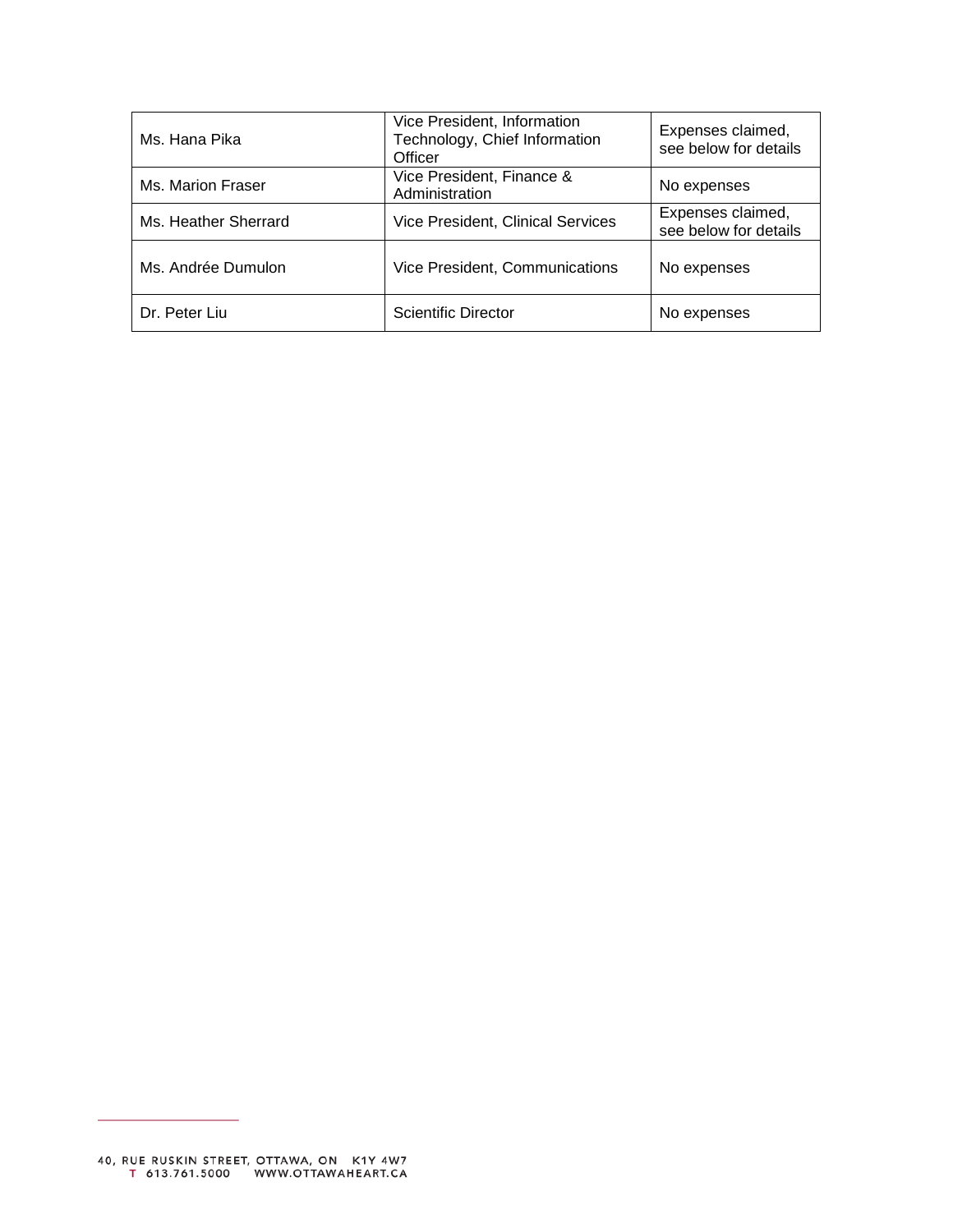

# **Executive Expense Report**

| Name                                                                                   |                                                                                                     | <b>Title</b>   |                                    |               | For the Quarter      |                                   |                  |                   |  |
|----------------------------------------------------------------------------------------|-----------------------------------------------------------------------------------------------------|----------------|------------------------------------|---------------|----------------------|-----------------------------------|------------------|-------------------|--|
| Dr. Robert Roberts                                                                     |                                                                                                     |                | President, Chief Executive Officer |               |                      | First Quarter (April 1 - June 30) |                  |                   |  |
|                                                                                        |                                                                                                     |                |                                    |               |                      |                                   |                  |                   |  |
|                                                                                        |                                                                                                     |                | <b>Travel Expenses</b>             |               |                      |                                   |                  |                   |  |
| <b>Trip Details</b>                                                                    |                                                                                                     |                | <b>Breakdown</b>                   |               |                      |                                   |                  |                   |  |
|                                                                                        |                                                                                                     | Airfare/Train  | Transportation*                    | Accommodation | Meals                | Incidentals                       | Parking/Tolls    | <b>Total/Trip</b> |  |
| Purpose<br>Meeting with<br>Auxiliary<br>Purpose<br><b>Trillium Spring</b><br>Reception | Date(s)<br>May 6, 2012<br>Destination<br>Ottawa<br>Date(s)<br>May 10, 2012<br>Destination<br>Ottawa | \$<br>\$       | \$<br>\$                           | \$<br>\$      | \$<br>$\mathfrak{L}$ | \$<br>\$                          | \$6.00<br>\$6.00 | \$6.00<br>\$6.00  |  |
| Purpose                                                                                | Date(s)<br>Destination                                                                              | $\mathfrak{L}$ | \$                                 | \$            | \$                   | \$                                | \$               | \$                |  |
|                                                                                        | <b>Total Travel Expenses</b>                                                                        | \$             | \$                                 | \$            | \$                   |                                   | \$12.00          | \$12.00           |  |

\* Transportation expenses include: vehicle rental or own use (mileage), taxis and/or public transportation.

| <b>Other Expenses</b> |        |  |  |  |
|-----------------------|--------|--|--|--|
| Please Describe:      | \$     |  |  |  |
| Please Describe:      |        |  |  |  |
|                       | \$     |  |  |  |
| Please Describe:      |        |  |  |  |
|                       | \$.    |  |  |  |
| Total Other Expenses  | \$0.00 |  |  |  |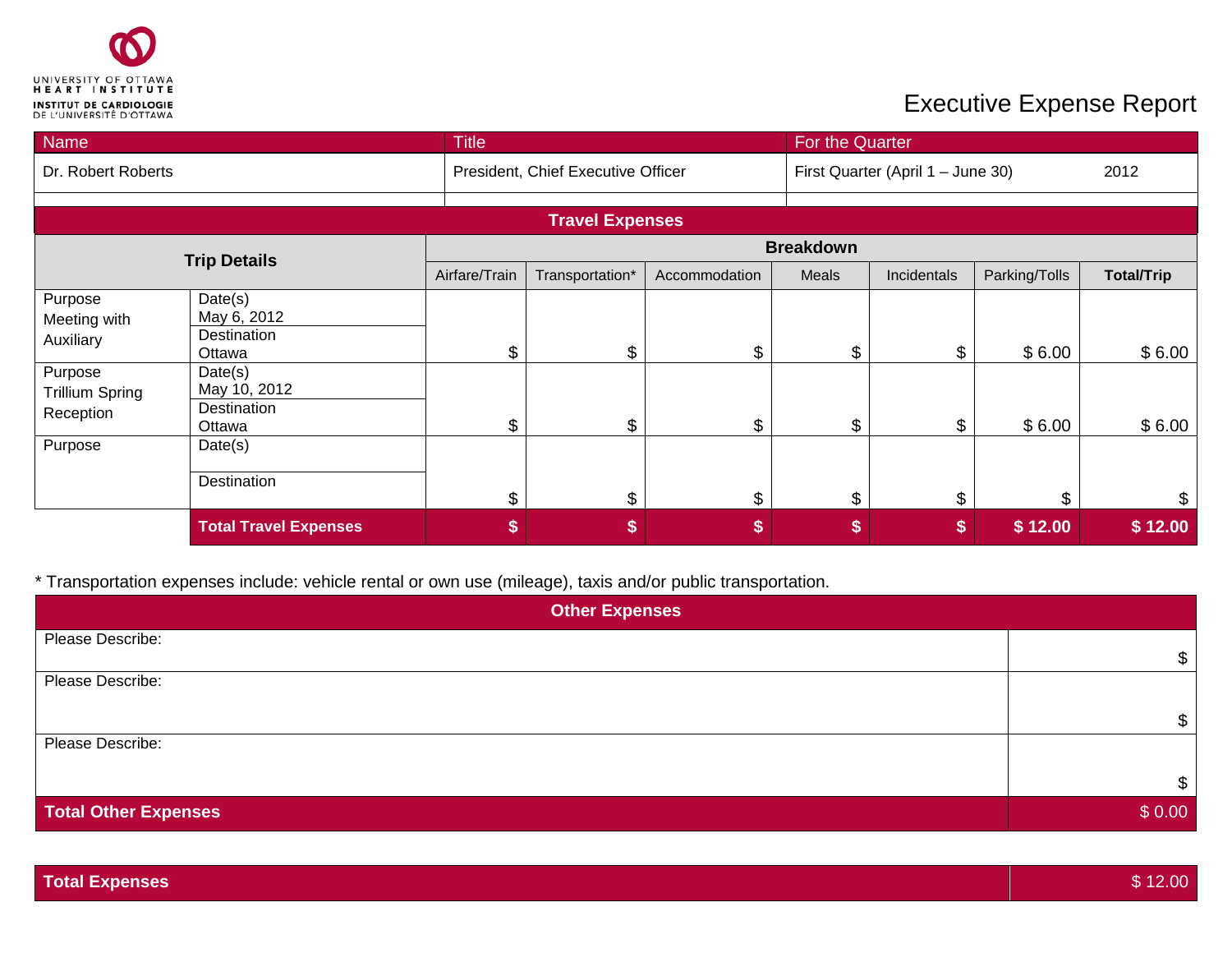

## **Executive Expense Report**

| Name                                        |                                                       | For the Quarter<br><b>Title</b> |                                           |               |                  |                                   |               |                   |  |
|---------------------------------------------|-------------------------------------------------------|---------------------------------|-------------------------------------------|---------------|------------------|-----------------------------------|---------------|-------------------|--|
| Ms. Hana Pika                               |                                                       |                                 | Vice President, Chief Information Officer |               |                  | First Quarter (April 1 - June 30) |               |                   |  |
|                                             |                                                       |                                 |                                           |               |                  |                                   |               |                   |  |
|                                             |                                                       |                                 | <b>Travel Expenses</b>                    |               |                  |                                   |               |                   |  |
|                                             |                                                       |                                 |                                           |               | <b>Breakdown</b> |                                   |               |                   |  |
|                                             | <b>Trip Details</b>                                   | Airfare/Train                   | Transportation*                           | Accommodation | Meals            | <b>Incidentals</b>                | Parking/Tolls | <b>Total/Trip</b> |  |
| Purpose<br>Women's Heart<br>Health Luncheon | Date(s)<br>May 2, 2012<br>Destination                 |                                 |                                           |               |                  |                                   |               |                   |  |
|                                             | Ottawa - Convention Centre                            | \$                              | \$                                        | \$            | \$               | \$                                | \$9.00        | \$9.00            |  |
| Purpose<br><b>Committee Meeting</b>         | Date(s)<br>May 8, 2012<br>Destination                 |                                 |                                           |               |                  |                                   |               |                   |  |
|                                             | Ottawa - The Ottawa Hospital<br><b>General Campus</b> | \$                              | \$                                        | \$            | \$               | \$                                | \$10.50       | \$10.50           |  |
| Purpose<br>Meeting with AABS                | Date(s)<br>May 7, 2012                                |                                 |                                           |               |                  |                                   |               |                   |  |
|                                             | Destination<br>Ottawa                                 | \$                              | \$                                        | \$            | \$               | \$                                | \$18.00       | \$18.00           |  |
| Purpose<br><b>Staff Activity</b>            | Date(s)<br>June 28, 2012                              |                                 |                                           |               |                  |                                   |               |                   |  |
| Meeting                                     | Destination<br>Ottawa - Vincent Massey Park           | \$                              | \$                                        | \$            | \$               | \$                                | \$21.00       | \$21.00           |  |
|                                             | <b>Total Travel Expenses</b>                          | \$                              | \$                                        | \$            | \$               | \$                                | \$58.50       | \$58.50           |  |

#### \* Transportation expenses include: vehicle rental or own use (mileage), taxis and/or public transportation.

| <b>Other Expenses</b>       |              |  |  |  |
|-----------------------------|--------------|--|--|--|
| Please Describe:            |              |  |  |  |
|                             | $\mathbb{S}$ |  |  |  |
| Please Describe:            |              |  |  |  |
|                             | $\mathbb{S}$ |  |  |  |
| <b>Total Other Expenses</b> | \$0.00       |  |  |  |